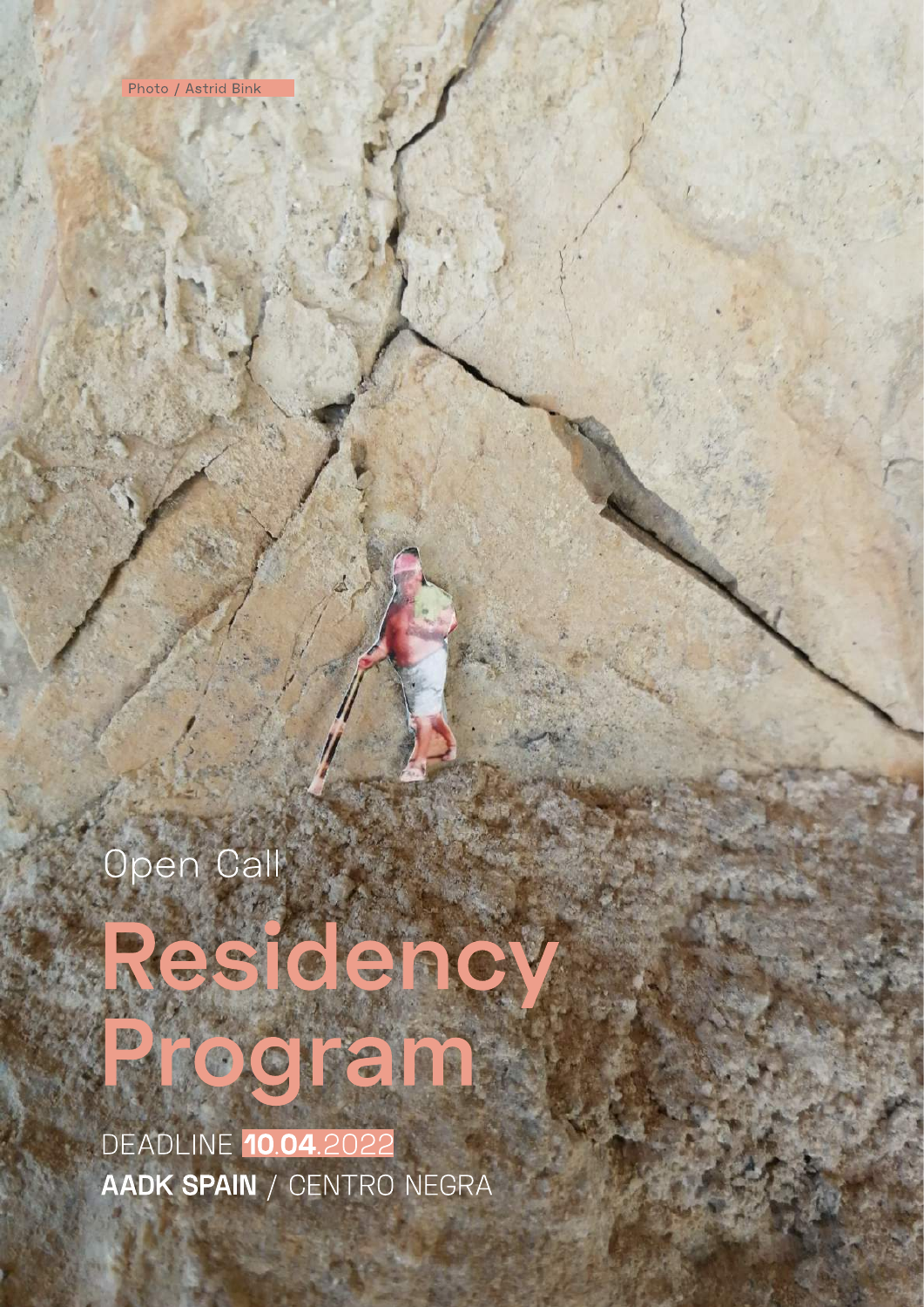Monthly Residence: minimum 1 month maximum 6 months

Application deadline: 10th Apr. 2022

Selected projects will be

contacted by email.



**Open Call** 2022

AADK Spain invites all artists and researchers who wish to work on the topics of body, territory and spatiality to participate in its Artist Residency Program.

Theoretical research projects of any scientific or humanistic discipline are eligeble for this call, provided that they have the artistic practice as their object of study.

The Artist Residency Program is carried out in Centro Negra, the current headquarters of AADK Spain located in the town of Blanca, Murcia. This program is a space for reflection and artistic research that encourages linking research with the historical, cultural and geographical context of the region.

We invite you to submit your proposals!!



Photo / Anders Bigum

**AADK Spain** Research & Contemporary

Creation

Calle del Castillo, 30, Blanca, Murcia, España.

Info@aadk.es http://www.aadk.es

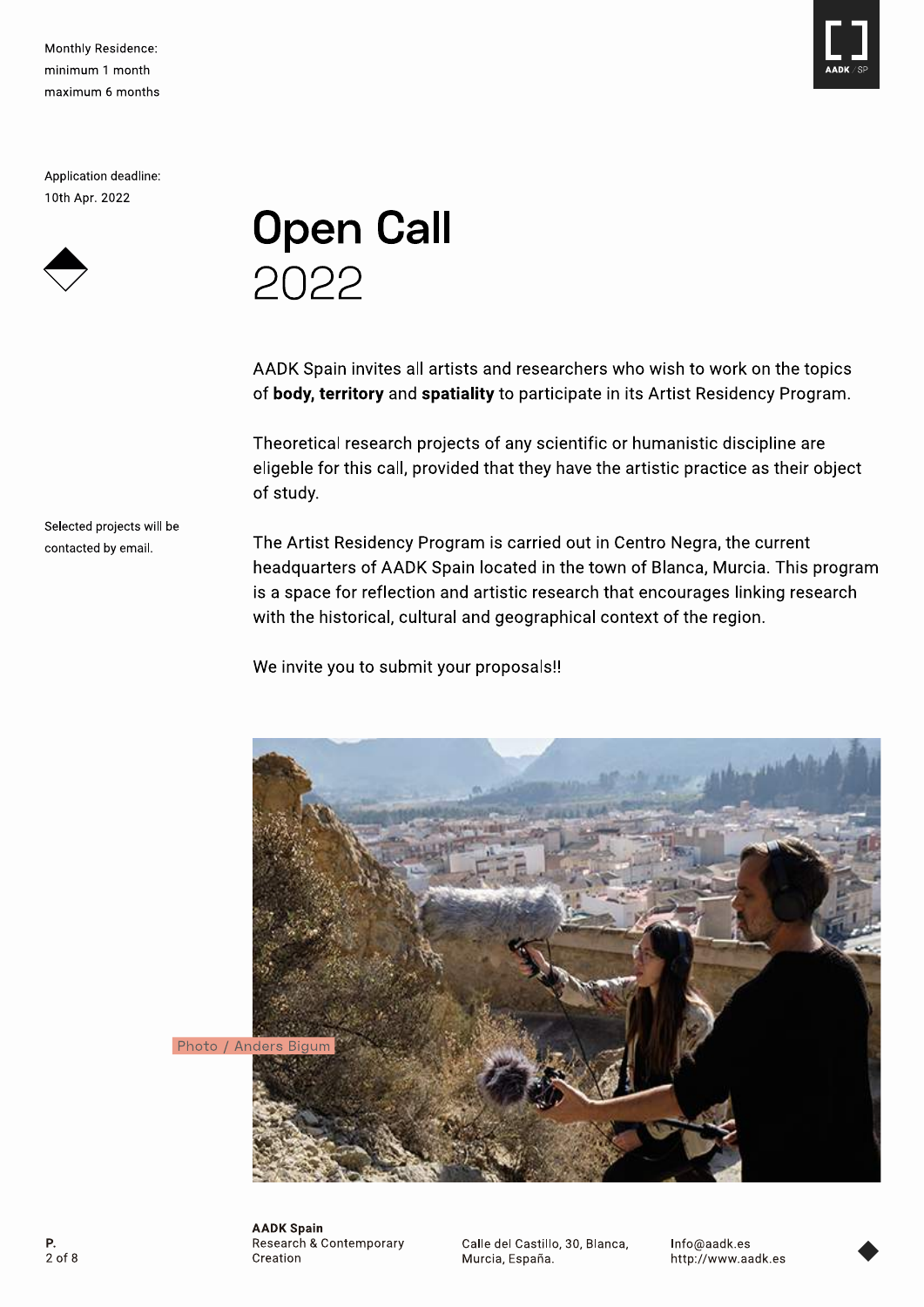

# About our **Residency Program**

AADK Spain understands residency programs as contextualized spaces where location models the practices and modifies both its participants and the local communities. Thus, our Artist Residency is an interdisciplinary program that offers its attendants a space for analysis and production. It aims to facilitate research in rural environments, highlighting the value of local knowledge as a means to re-think how these locations can position themselves in an era of massive urbanization through a social, historical and geographical perspective.

### **Main Guidelines**

Research / creation Process / experimentation Collective creation Context / Community Local / global

Throughout their stay, participants create a temporary community that shares experiences and processes, fostering debate and a transversal perspective of their projects. AADK Spain provides tutelage and curatorial follow-up as well as assistance in production and management of projects and Open Studios night on the last Saturday of each month.

Additionally, participants are encouraged to keep in touch with us after their residency ends, so that we can promote their work in forthcoming exhibitions curated by our platform as well as in papers, conferences and/or publications.

 $OBA$ The residency periods may be from one up to six months with two months being the recommended minimum for the full development of a project. The amount of participants varies every month, but reaches a maximum of six projects in this program (including individual proposals or duos/collectives).

We invite artists, designers, architects and practitioners of all related disciplines to come to Centro Negra to work at the intersection of art, geography and local communities.

To lear more about the *functioning and costs* of the residency, please download our Terms&Conditions document from our website under Residencies section.

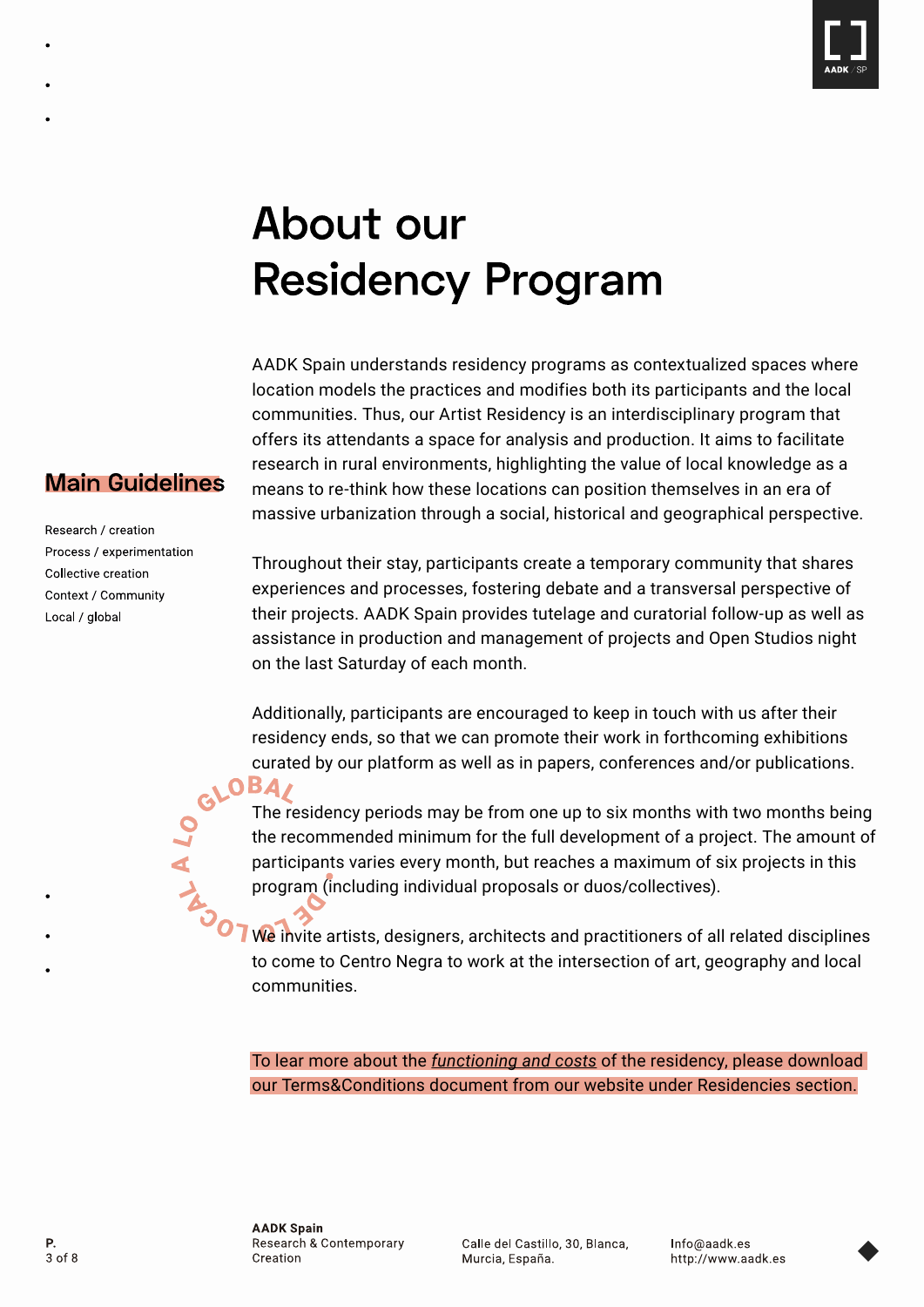

### Who can apply?

all related disciplines who wish to think and work on the proposed axes. No age limit

Both individual and collective proposals are eligible\*.

### How to apply?

Artists, architects, landscapers and professionals of Fill in our on-line application which you can find in https://aadk.es/residencias/. Keep in mind that you will be asked to include a single PDF (Max. 10MB) with the following information:

> **CV Brief biography** Portfolio in PDF (in the case of audiovisual works, attach the correspondent links)

\* The cost for the residency program varies according to the number of members per project.

### What is included?

Accommodation Work space Access to common areas and outdoor space Basic technical equipment Support in production Mentoring and curatorial support Visibility of the artist in the communication channels of AADK Spain

For further information, you can write to info@aadk.es

Calle del Castillo, 30, Blanca, Murcia, España.

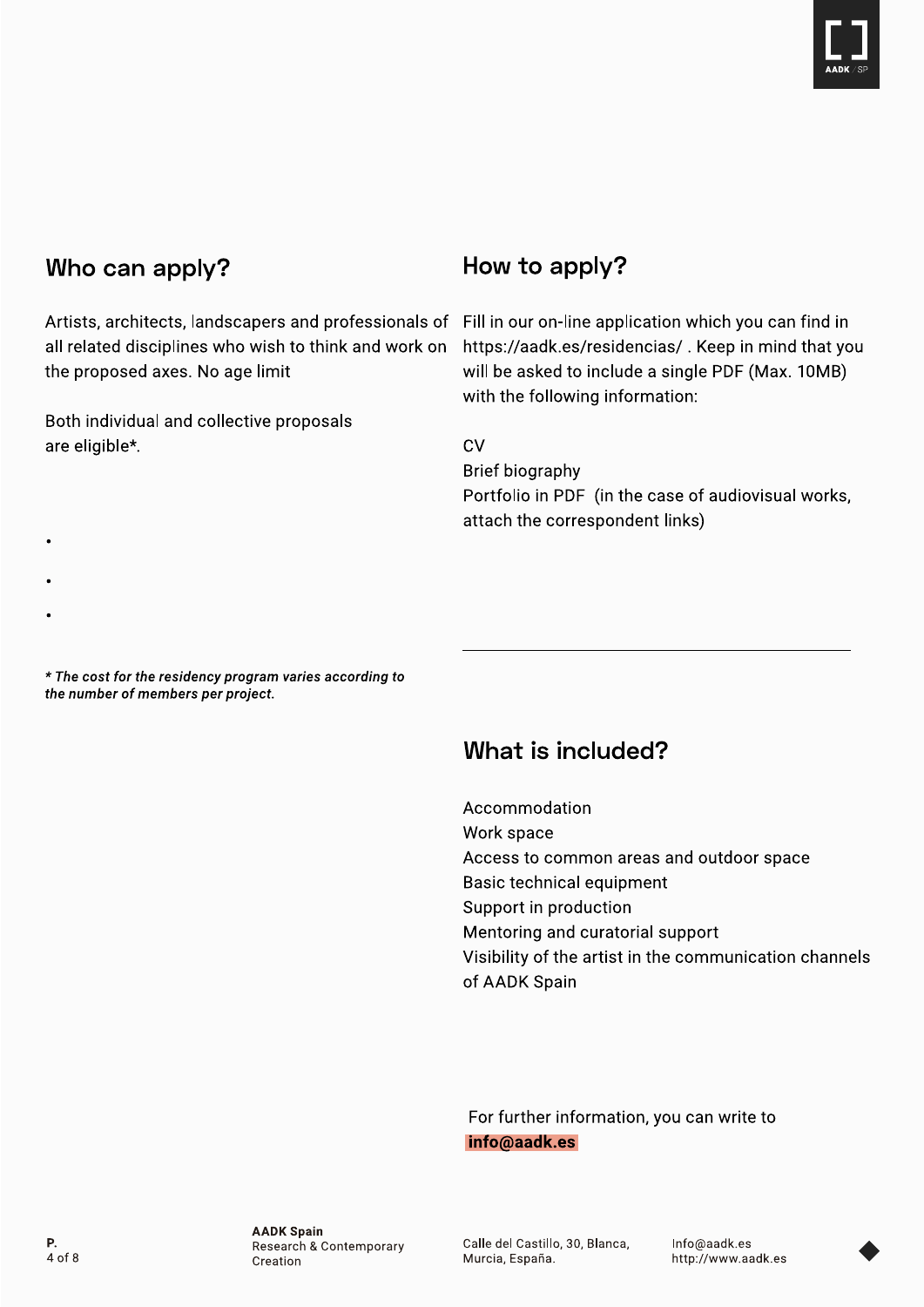

### **Spaces**

### **Centro Negra**

Centro Negra is the main building of AADK Spain. It serves both as working area and exhibition space. It is located on the slope of a mountain, being reachable only by foot, and stands at the foot of a Moorish castle from the twelfth century. Its architecture is an assembly of small poultry yards and ancient houses that fell into disuse at the beginning of the twentieth century. It still retains many stone walls and mountain ledges.

The current structure is made up of 6 different and interconnected spaces. Each of them is unique in its size and morphology, constituting a set of great versatility and capable of adapting to multiple purposes.



The housing facilities are divided into two areas, consisting of a group of four apartments bordering Centro Negra and an old house in the center of the town. The latter was the former Video Art Museum, EDOM.

The apartments are equipped with private kitchens, toilets and showers. They have a terrace for common use and direct access to the main building. The house has three bedrooms, two bathrooms and a kitchen with a living room. It is located in the heart of the village and has excellent access to all shops and stores. It is also ideal to immerse oneself in the daily life of Blanca. Both housing areas have access to washing machines and are equipped with bedding and towels.

#### Housing

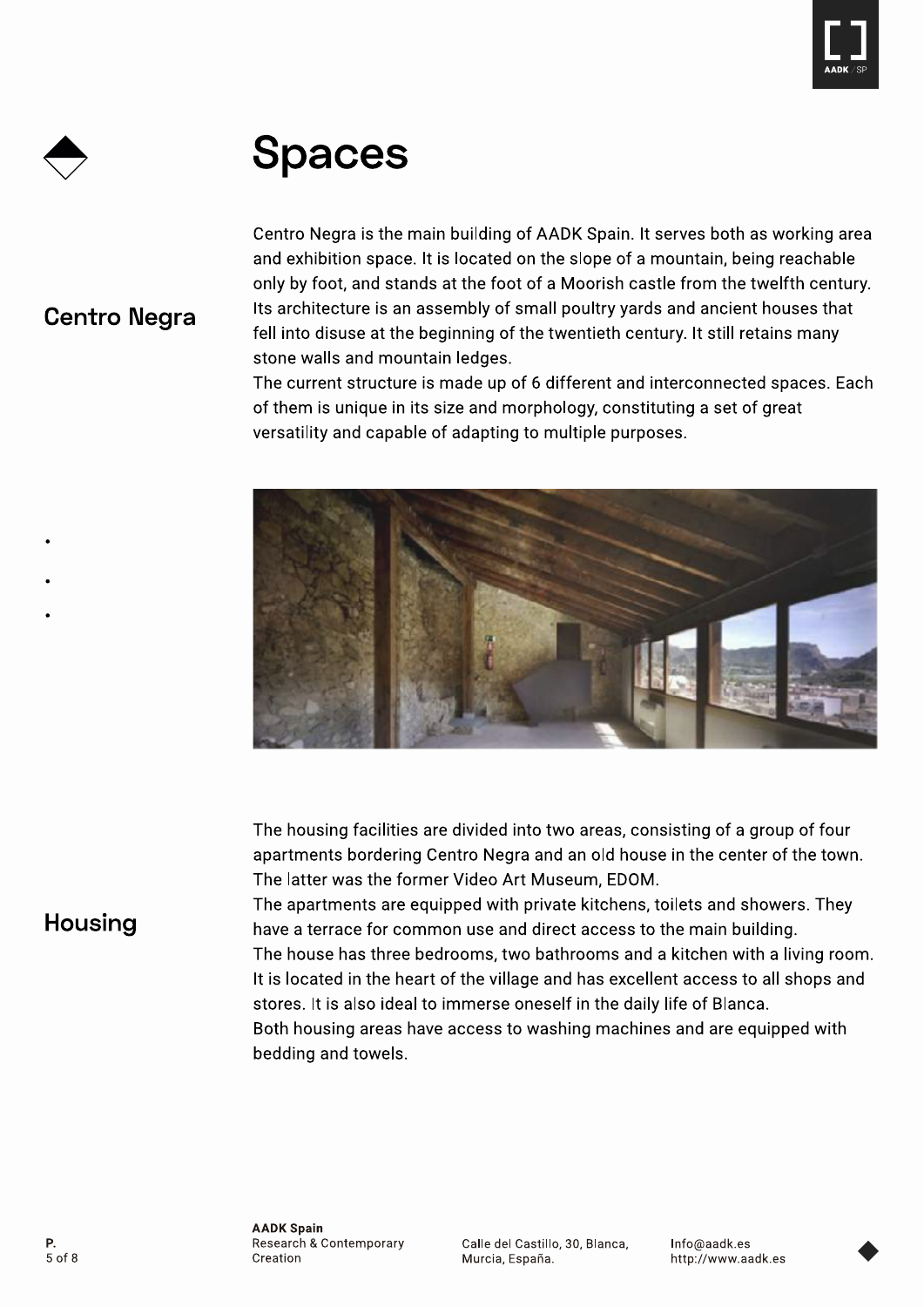



# **Community & Coexistence**

Those who wish to participate in the project should keep in mind that in addition to its Artistic Residences Program, AADK Spain carries out another series of programs and activities that involve local, national and international participants. We consider all of them, as well as our artists in residence, participants of a temporary and shared community, where everyone commits to give their best in pursuit of a harmonious coexistence in a small town. Artists in residence are warmly invited to take part in our activities throughout their stay. Likewise, they should be aware that given the morphology of the building, closed workspaces are not possible. We invite you to take on this challenge as an opportunity to be in touch with the creative processes of other participants.

In case you have any particular needs regarding housing or ways of working, it may be indicated in your application. The AADK Spain team will take it into account when assigning your home and study.



Calle del Castillo, 30, Blanca, Murcia, España.

Info@aadk.es http://www.aadk.es